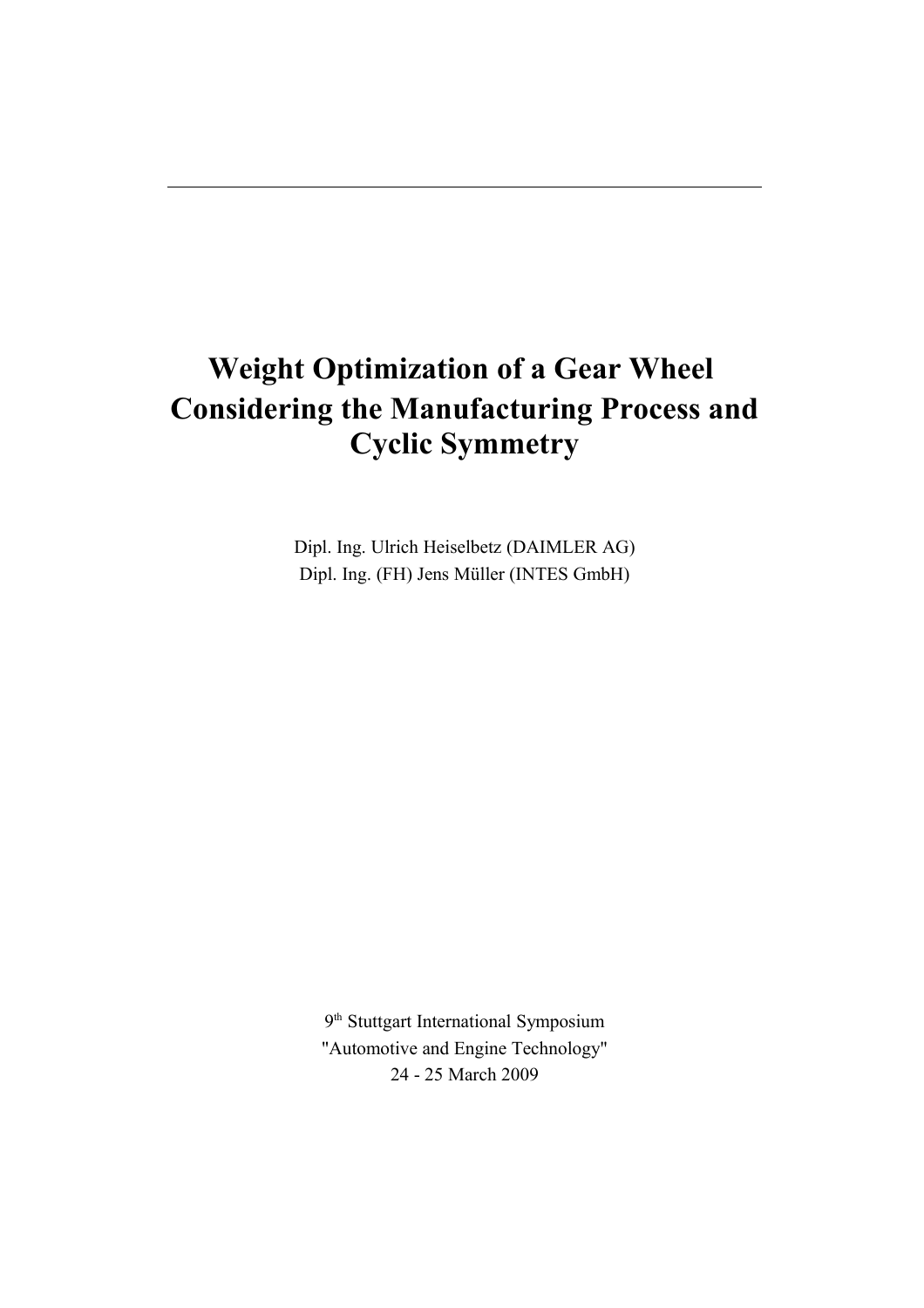## **Abstract**

In vehicle design minimizing the weight of a component is doubly valuable. Beside the saved material the lighter design helps to reduce fuel consumption. Today, it is standard practice to use a combination of Finite Element Analysis (FEA) and numerical optimization methods to develop lightweight components. There are different methods to solve the optimization tasks. Topology optimization is used to find a first layout of the component geometry. In the design process this layout can be transformed to a CAD model. With a subsequent shape optimization extreme stress values can be reduced and stress distribution is smoothed.

The paper shows the procedure for lightweight design of a gear wheel for a truck transmisssion in several steps. It also provides short information about a very easy way to specify shape basis vectors in the shape optimization as an example for advanced modelling capabilities. In addition, information about costs and the realised benefits are presented.

## **Kurzfassung**

Die Minimierung des Bauteilgewichts ist im Fahrzeugbau doppelt wertvoll. Neben dem eingesparten Material trägt eine leichtere Konstruktion auch zur Senkung des Kraftstoffverbrauchs bei. Um eine gewichtsreduzierte Konstruktion zu entwickeln, bedient man sich heute oft der Kombination aus Finite-Elemente-Methode (FEM) und rechnergestützten Optimierung. Für die Optimierungsaufgaben stehen mehrere Methoden zur Verfügung. Mit der Topologie-Optimierung wird ein Entwurf für die grobe Form des Bauteils ermittelt. Dieser wird dann konstruktiv in ein CAD-Modell überführt. In der nachgeschalteten Form-Optimierung findet das Feintuning statt. Es werden lokale Spannungsspitzen abgebaut und eine gleichmäßigere Auslastung des Bauteils erreicht.

Dieser Beitrag zeigt das Vorgehen in einzelnen Schritten an dem konkreten Beispiel eines Zahnrades aus einem LKW-Getriebe. Am Beispiel der Definition von Basisvektoren für die Formoptimierung, enthält er auch einen Hinweis auf das deutlich vereinfachte Arbeiten mit den verschiedenen Optimierungsmethoden. Er gibt auch Auskunft über den benötigten Aufwand und den erzielten Gewinn.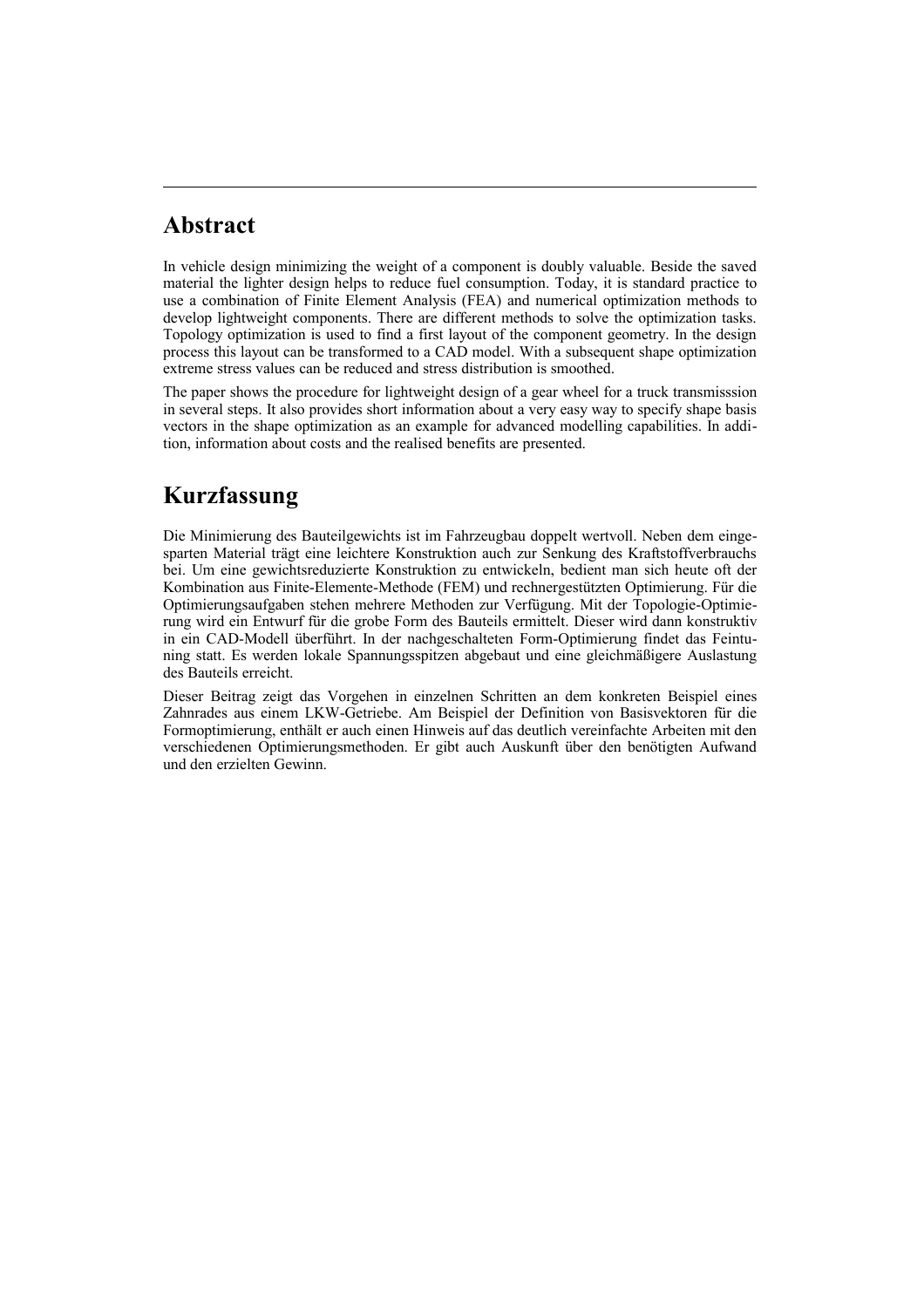## **1 Introduction**

There are a lot of reasons for an economical use of material in vehicle design. At the same time lightweight designs often have to fulfil even higher requirements due to static, dynamic or thermal loads.

Today, FEA is mostly used for simulation and evaluation of design strength. The need to fulfil weight and strength requirements at the same time leads to an optimization task in the simulation process.

One approach is to apply FEA with integrated numerical optimization methods. Therefore, topology optimization to the search for a suitable layout with minimum weight and shape optimization to fulfil the strength requirements are of a special interest.

Because of its comprehensive and sometimes complex data input optimization of parts was mostly subject to specialists. This situation has changed in the past few years. Now, the optimization model is much more easily defined and visually validated using advanced graphic tools. In addition, optimization algorithms were improved a lot and they give good results after just a few iteration loops. Due to these progresses and further increasing requirements from the design of parts, numerical optimization is used more frequently and is going to become a standard design tool.

During topology optimization those finite elements of a previously specified design space are selected which are necessary to achieve among others stiffness and weight targets for given loads and boundary conditions. Therefore, load case dependent design limits have to be specified for result quantities like displacements, stresses, or reaction forces. In addition, restrictions from the manufacturing process can be imposed like release directions from casting processes or symmetry conditions. Then, the optimization results in a new layout of the part geometry. This step is most efficient in an early stage of development. There, the highest possible reduction of weight can be achieved.

After the design engineer has transformed the new layout to a new CAD model, a subsequent parameter or shape optimization is performed in order to improve the mechanical behaviour of the design. The parameter optimization is used to optimize e.g. plate thickness, cross sections of beams or stiffness values of a support. The shape optimization reduces stress peaks and leads to a smooth stress distribution.

In the following the discrete optimization steps are applied on a real design. For confidentiality reasons the presentation of results is made using normalized values.

All computations are made with the FEA software PERMAS from INTES, where the optimization model was generated using VisPER (Visual PERMAS) which was also used to post-process results.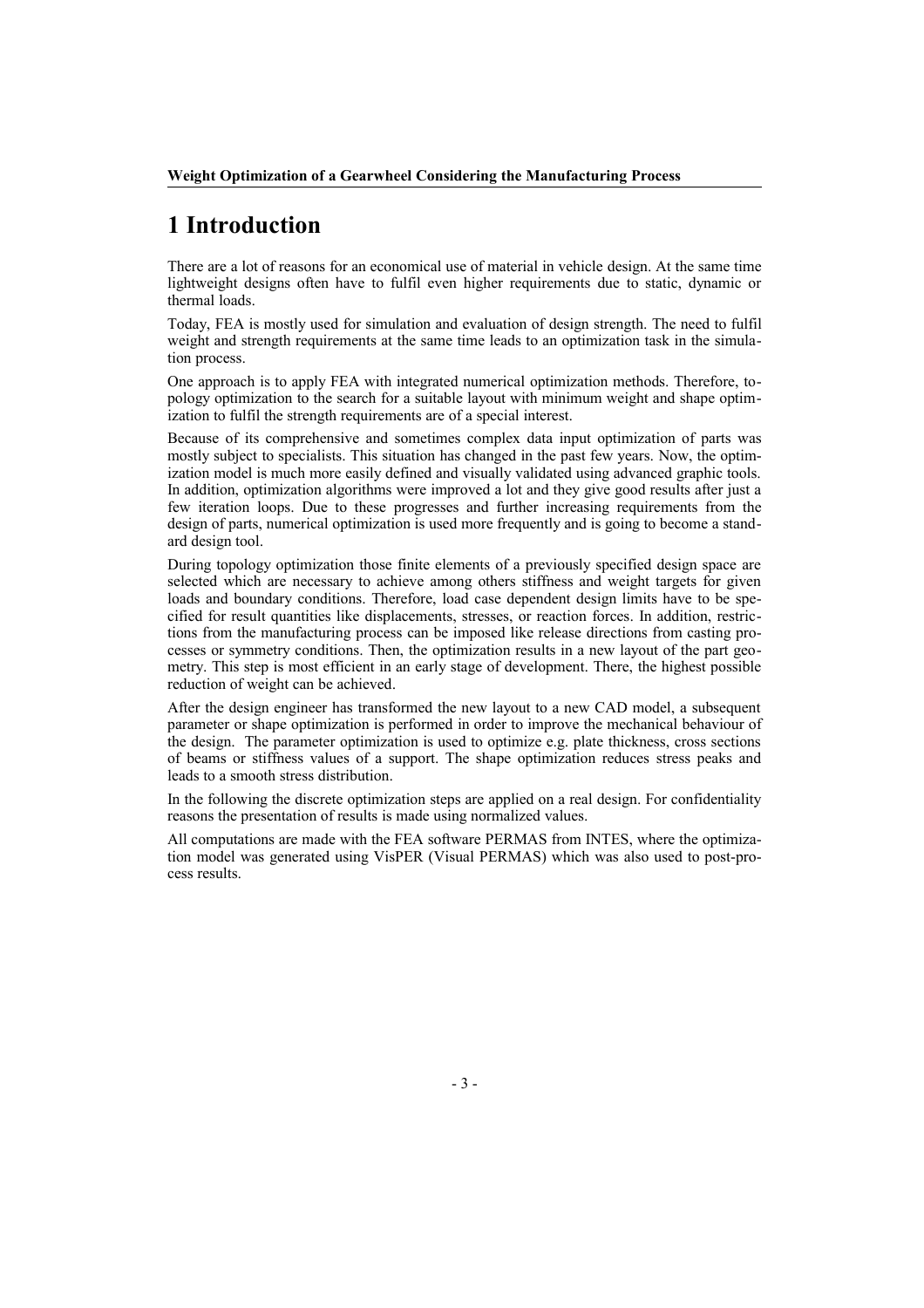## **2 Definition of task**

The weight of a gear wheel of a truck transmission shall be reduced. Possible savings are assumed at the region between the hub and the gear rim. The gear wheel has to be forged or cast.

At first the current design of the gear wheel is analysed. Subsequently, a FEA-based topology optimization is performed for the loaded gear wheel. Due to revolving load the geometry has to be cyclic symmetric. Undercuts are not allowed by the manufacturing process. The result of this step is a new design draft.

The transformation of the draft into a CAD model is done by a design engineer. With the same loads and boundary conditions as in the topology optimization a shape optimization is performed for the new gear wheel. There, cyclic symmetry must be retained. This step is to decrease stress maxima and to smooth strains.

## **3 Model description and initial state**

The model description is illustrated using the initial design. The following illustrations can be used for all models, because the same loads and boundary conditions are used for all design steps.



**Fig. 1: Model description, supports, and loads (right picture with FE mesh)**

The gear wheel is loaded at single cogs of the outer gear rim with forces normal to its face (green arrows). Each load of one cog is specified in a separate load case. Due to cyclic symmetry, it is sufficient to load the cogs of one sector. The needle roller bearing / shaft is replaced by a radial contact definition at the inner surface of the hub (orange arrows). The axial stopper is simulated by a contact definition normal to the face (red arrows). The traction with the sychronizer ring is carried out as contact normal to the tooth flank (blue arrows).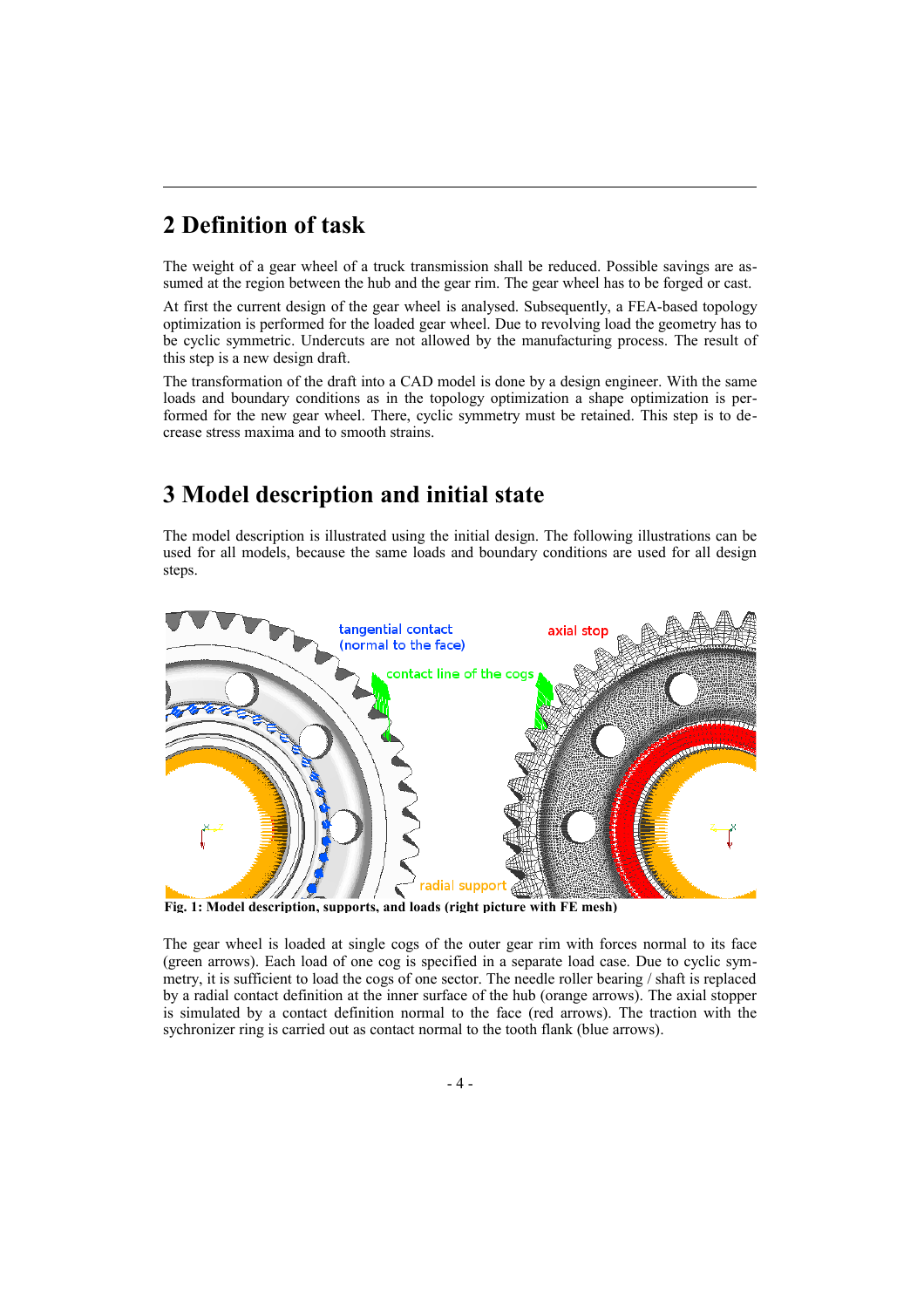**Weight Optimization of a Gearwheel Considering the Manufacturing Process**



**Fig. 2: Initial state: Maximum v. Mises Stress of all load cases (normalized to the limit value).**

To evaluate the initial geometry the maximum von Mises stress for all load cases is determined by a static analysis. The values are normalized to the given stress limit. The very local maximum is 79%. But most of the region between hub and rim shows stress values less than 40%. This indicates potential weight savings.

# **4 Topology Optimization**

The first step of a topology optimization is the definition of a design space. It denotes the region where geometrical modifications can be made. Furthermore, design constraints and a design objective has to be specified.



**Fig. 3: Model description for topology optimization, design space in blue and green**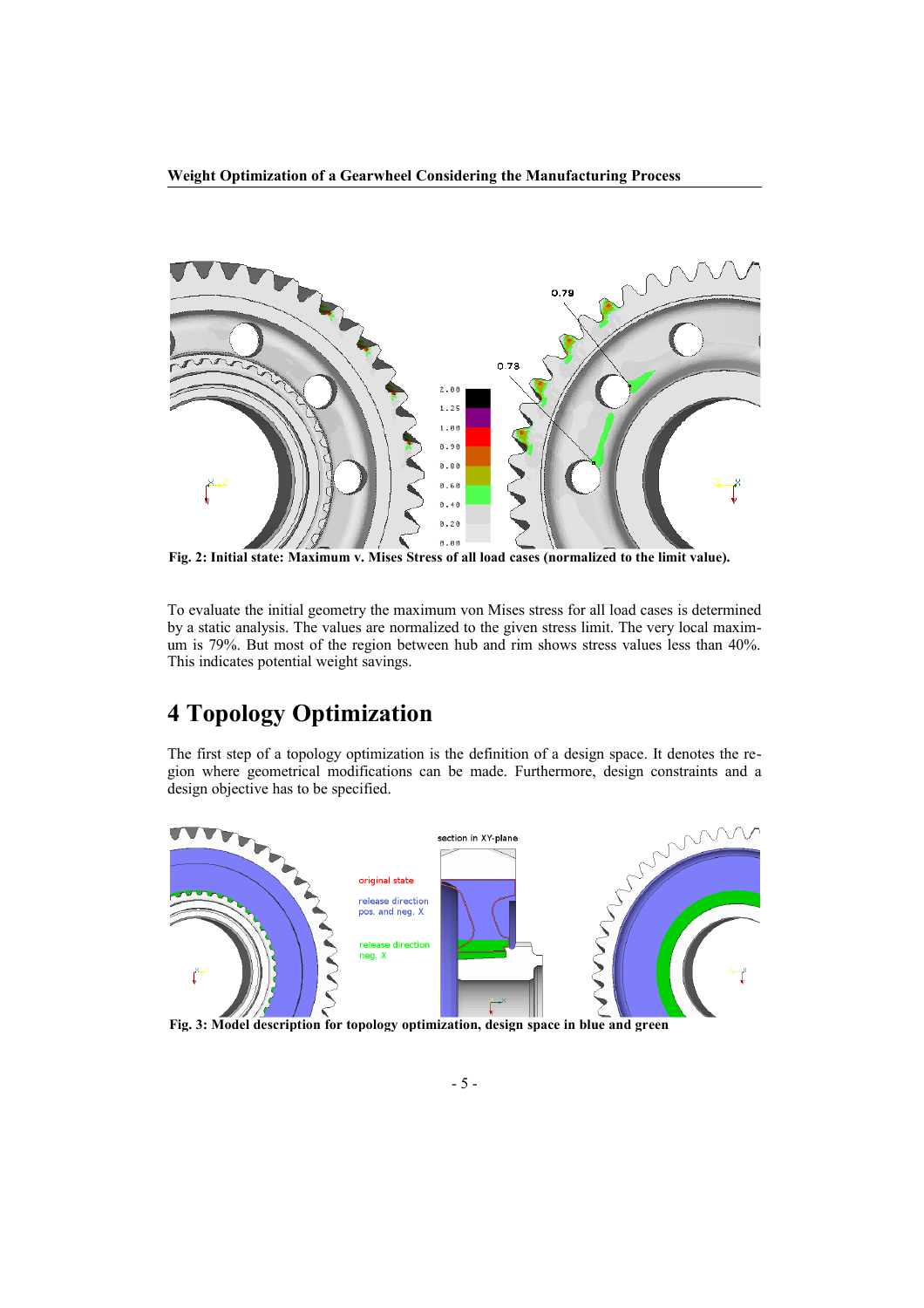The design constraints for the topology optimization are:

- maximum von Mises stress at the surface between design space and gear rim
- cyclic symmetry with seven sectors and planar symmetry within each sector
- maximum weight

The highest possible stiffness is used as design objective. So, a new draft with maximum stiffness for all load cases under a given weight is sought.



**Fig. 4: Filling ratio as primary result of a topology optimization.**

The primary result of a topology optimization is the filling ratio. It gives information about the contribution of each element. The filling ratio is equivalent to the computed mass. There is a cubic relation between stiffness and mass. E.g., an element with a filling ratio of 0.5 has 50% of the initial mass and about 13%  $(0.5*0.5*0.5)$  of the initial stiffness. The picture (Fig. 4) shows all elements with a filling ratio of 70% or higher.



**Fig. 5: Smoothed hull of the draft design**

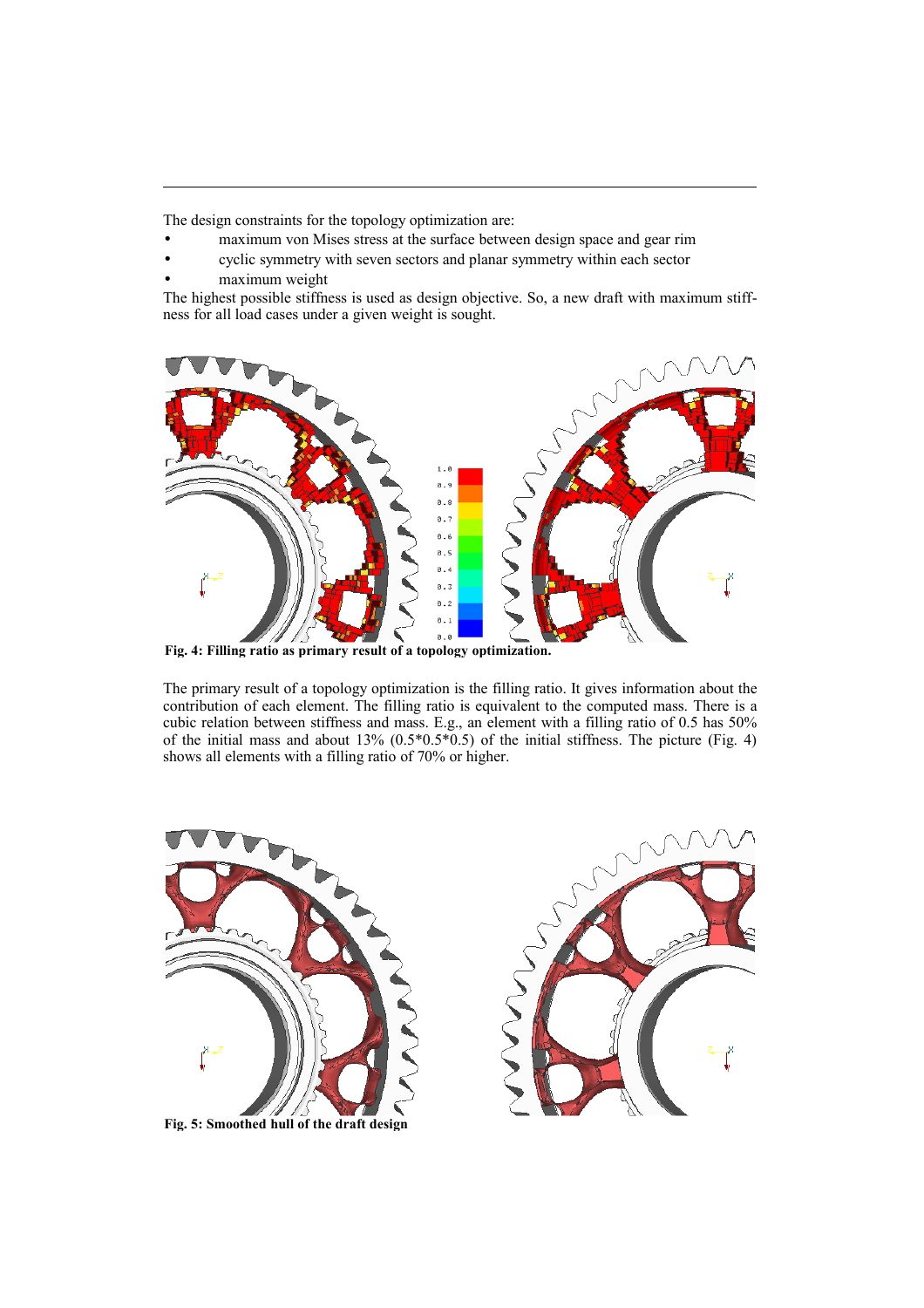During post-processing it is possible to generate a smoothed hull of the design space which is based on a specific the filling ratio. The hull is forwarded to the design engineer.

## **5 Shape Optimization**

After discussing the results of the topology optimization a forged construction was preferred. This decision implies that all holes have to be drilled or stamped. Therefore the holes have to be accessible from both sides of the gear wheel. Holes close to the hub are no longer permitted, because they are not accessible from the side with the small gear rim. The new design geometry is used for the following shape optimization. A static analysis for all load cases is performed and evaluated for this model.



**Fig. 6: Maximum von Mises stress of all load cases (normalized to the limit stress value) before shape optimization.**

The stress distribution shows a local maximum of 62% beyond the limit at a fillet of the bigger hole. At the smaller hole the stress limit is exceeded by about 5%.

The input of a shape optimization requires the definition of shape basis vectors. The linear superposition of these vectors defines the possible modification of geometry. Therefore the shape basis vectors are a fundamental input. Design constraints include a stress limit for the optimized region and its neighbourhood. The weight is used as design objective.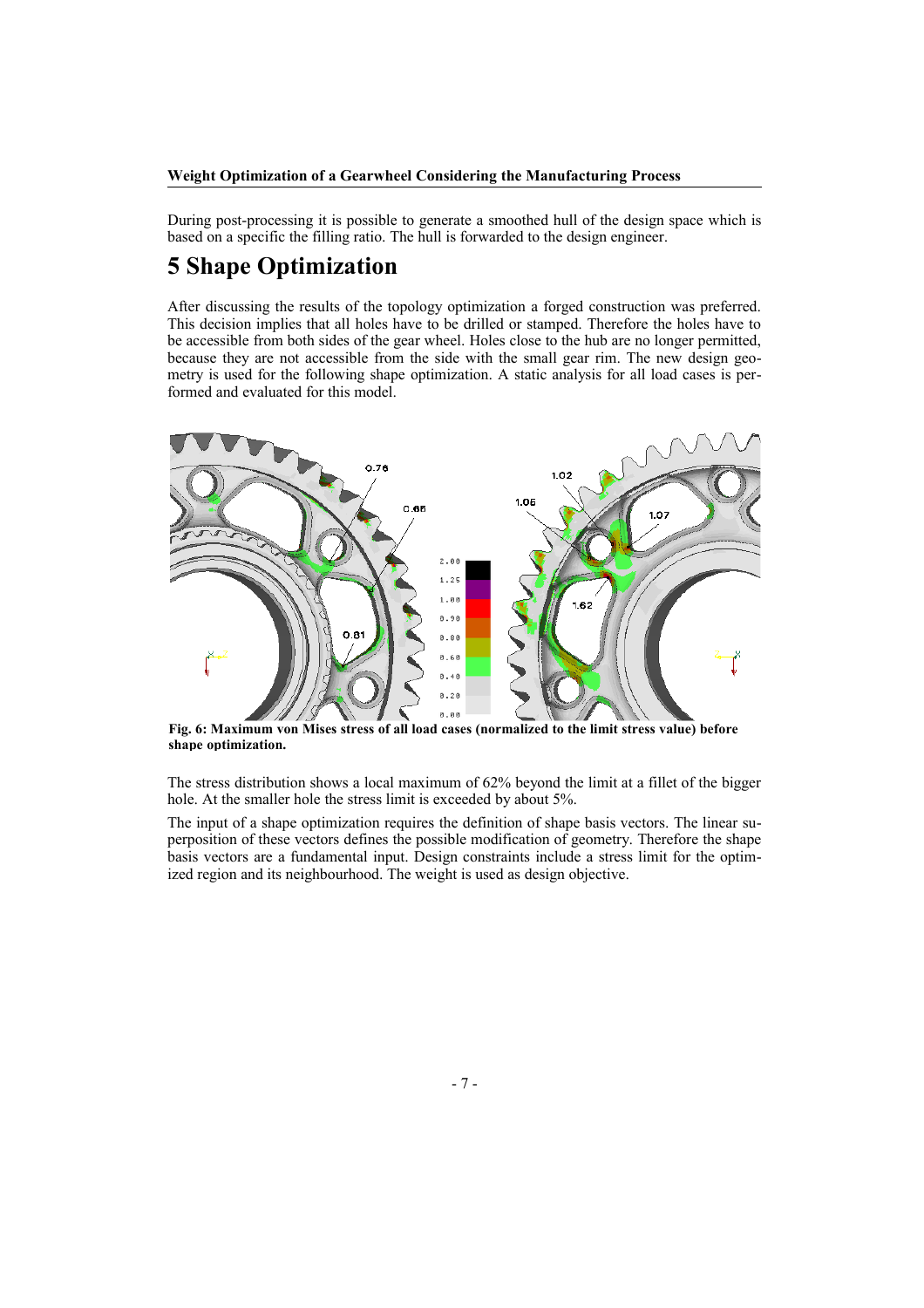

**Fig. 7: Examples of shape basis vectors: left- changes of the border; right - modification at a fillet**

The definition of the required shape basis vectors has been highly simplified. Today, it is enough to select a few nodal points which can move in a given direction. The easiest and most frequently used way is to define a surface and apply its normal direction. The shape basis vector on the left picture (Fig. 7) is defined with six nodal points at the inner surface of the larger hole, the right one with two nodal points and the surface around them. The program is able to calculate shape basis vectors with this information. They can be controlled graphically before the full analysis is started.

In case of the gear wheel 18 shape basis vectors are defined. They describe possible geometry changes at the surface of the holes as well as their axial position. Others allow modifications of fillets and member thicknesses.



**Fig. 8: Geometrical modification normalized to its maximum, display is unmagnified, front and back side.**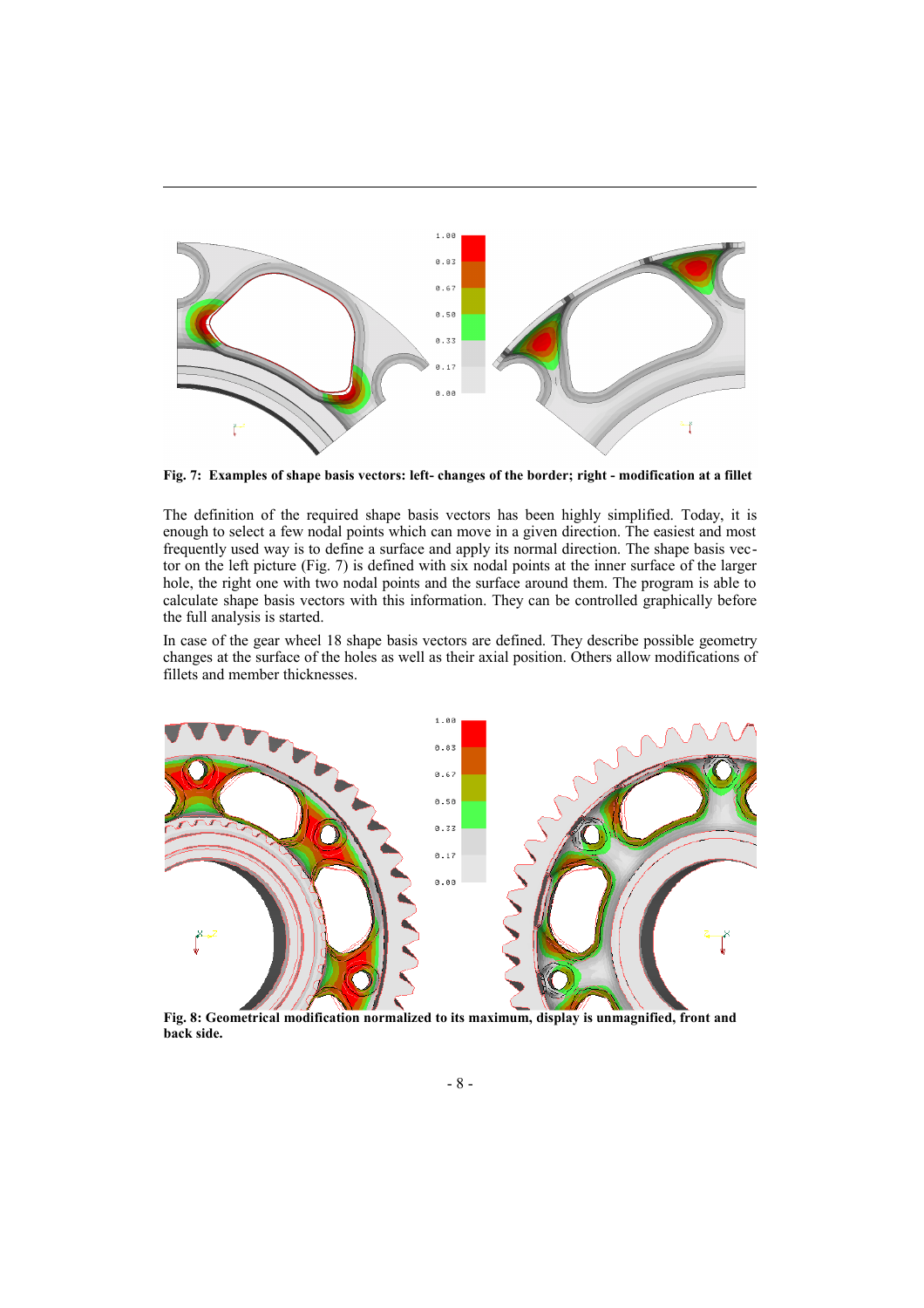**Weight Optimization of a Gearwheel Considering the Manufacturing Process**



**Fig. 9: Geometrical modification normalized to its maximum, display is unmagnified, cutting sections**

Fig. 8 and Fig. 9 show the unmagnified shape modifications. The shape optimization leads to a more constant corner at the border of the larger hole. Its area increases slightly. Therefore the area of the small hole decreases. The cutting sections (Fig. 9) illustrate the reduction of member thickness.



**Fig. 10: Modified geometry after the shape optimization: Maximum von Mises stress of all load**

**cases (normalized to the limit value).**

For checking the validity a static analysis is performed with the modified geometry. The stresses do not exceed the given limit in any case. The smoother surface of the larger hole reduces the stress peak from 162% to the limit of 100%. The stress field of the optimized region is smoother as well.